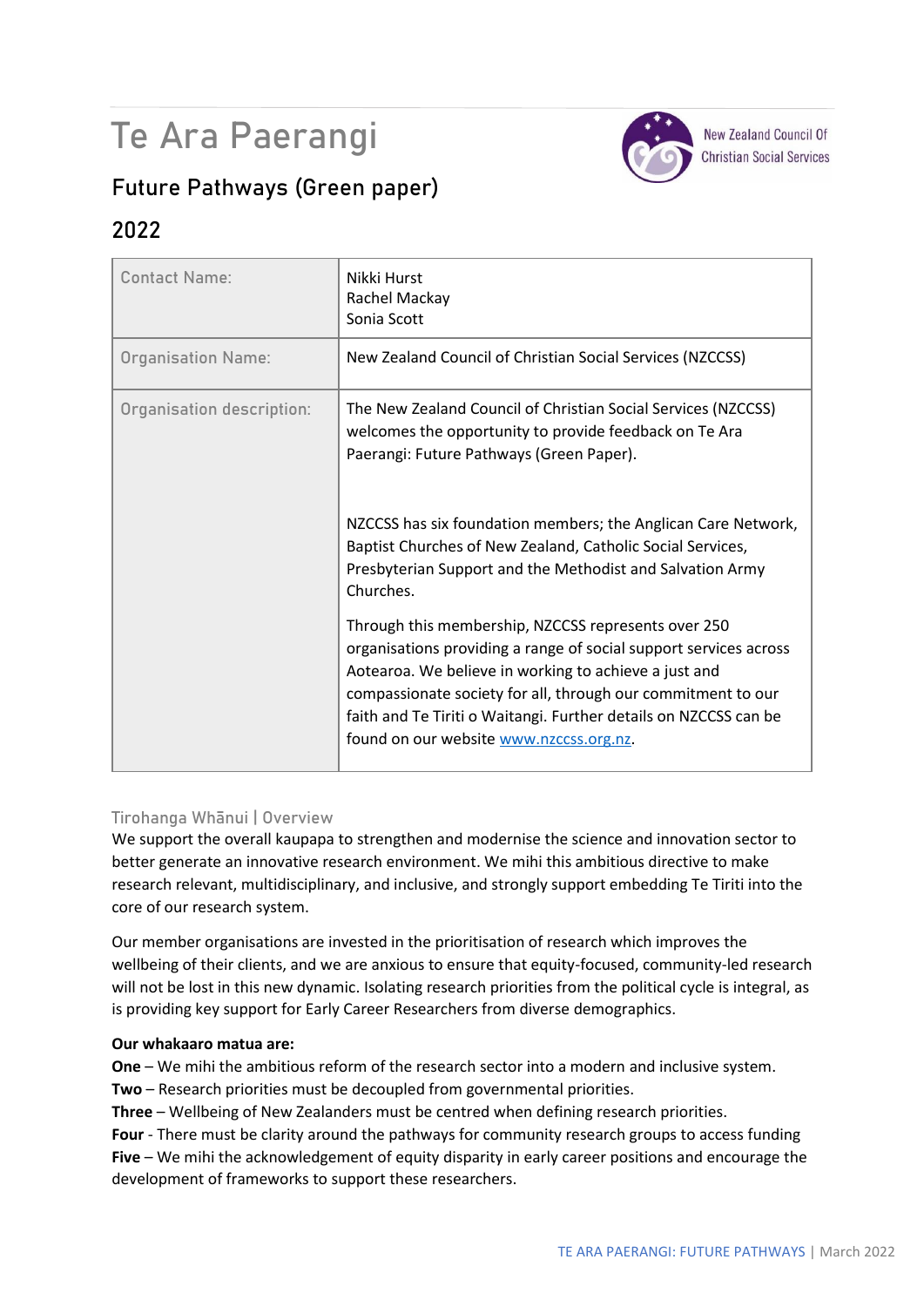**Taunakitanga | Recommendations** Our main points are:

#### **One – This is aspirational and ambitious sector reform**

We mihi this plan to bring the governmental research engine into the modern age. A multidisciplinary system of collaborative research with Te Tiriti embedded at its core speaks volumes of the courage of this government to act in boldly in the interests of all.

Partnership with Māori and inclusion of arts and humanities subjects into the intrinsic research framework will enable holistic and future-focused research outcomes. **Recommendation Proposal One: We mihi this ambitious plan for sector reform**

#### **Two – There must be a decoupling of research priorities from government**

This consultation document asks how the key priorities of research should be selected. It is our recommendation that the manifesto priorities of the currently elected government be kept discrete from the priorities of the research sector. This will have the effect of ensuring that changes in political leadership during or between funding rounds does not disrupt long-term research priorities.

The priorities need to be unifying and future-focused areas of research to ensure that they are both useful to the public who will be funding them and protected from perceived politicking. The suggestion to keep funding rounds to five years or longer will ensure that any changes in government do not immediately disrupt ongoing research, but do not ensure that the original priorities are not free from political point scoring and are instead focused on long-term systemic improvements.

**Recommendation Proposal Two: We suggest ensuring research priorities are kept separate from the manifesto priorities of the elected government.**

#### **Three – Wellbeing research priority focus is essential**

We advocate for a portion of the priorities, at least a third, to be focused on research questions and outcomes that are tied to the wellbeing of New Zealanders.

The welfare of all New Zealanders has been a priority of many system reforms and should continue to be centred, research in this space must be mana-enhancing, both in action and in outcomes. Indicators of wellbeing have been proposed by several governmental departments, and these could lead to areas of required research to continue to improve these metrics for the benefit of all. Defining what metrics are selected and why will be crucial.

#### **Recommendation Proposal Three: We assert that at least a third of priorities are created as a response to welfare issues apparent in New Zealand.**

#### **Four – There must be supported funding pathways for research in the community**

Community research underpins change. Our member organisations and those they serve can and should inform an understanding of the wellbeing of New Zealanders. Ensuring our innovation, programmes that work and creativity that create change can be measured, valued and grow is crucial